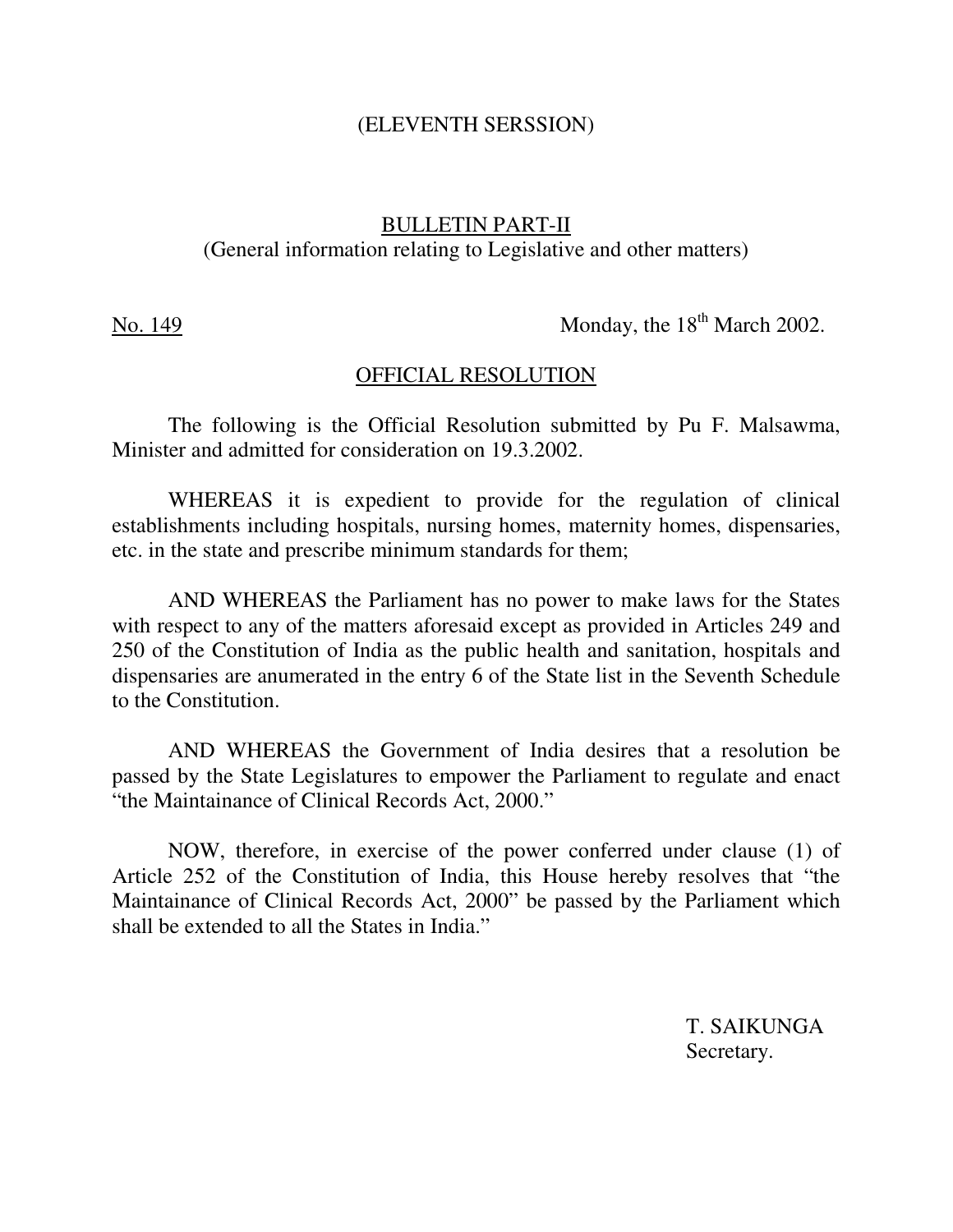#### FOURTH MIZORAM LEGISLATIVE ASSEMBLY

### BULLETIN PART-II (General information relating to Legislative and other matters)

No. 150 Monday, March 18, 2002.

The following communication dated 7 March, 2002 has been received from the Governor of Mizoram.

 "In exercise of the powers conferred upon me under clause (2) of Article 151 of the Constitution of India, I, Amolak Rattan Kohli, Governor of the State Mizoram, hereby order that the Reports of the Comptroller and Auditor General of India on Appropriation Accounts and Finance Accounts relating to the State of Mizoram for the year 2000-2002 be laid before the Legislative Assembly of Mizoram.

> Amolak Rattan Kohli Governor"

T. SAIKUNGA Secretary.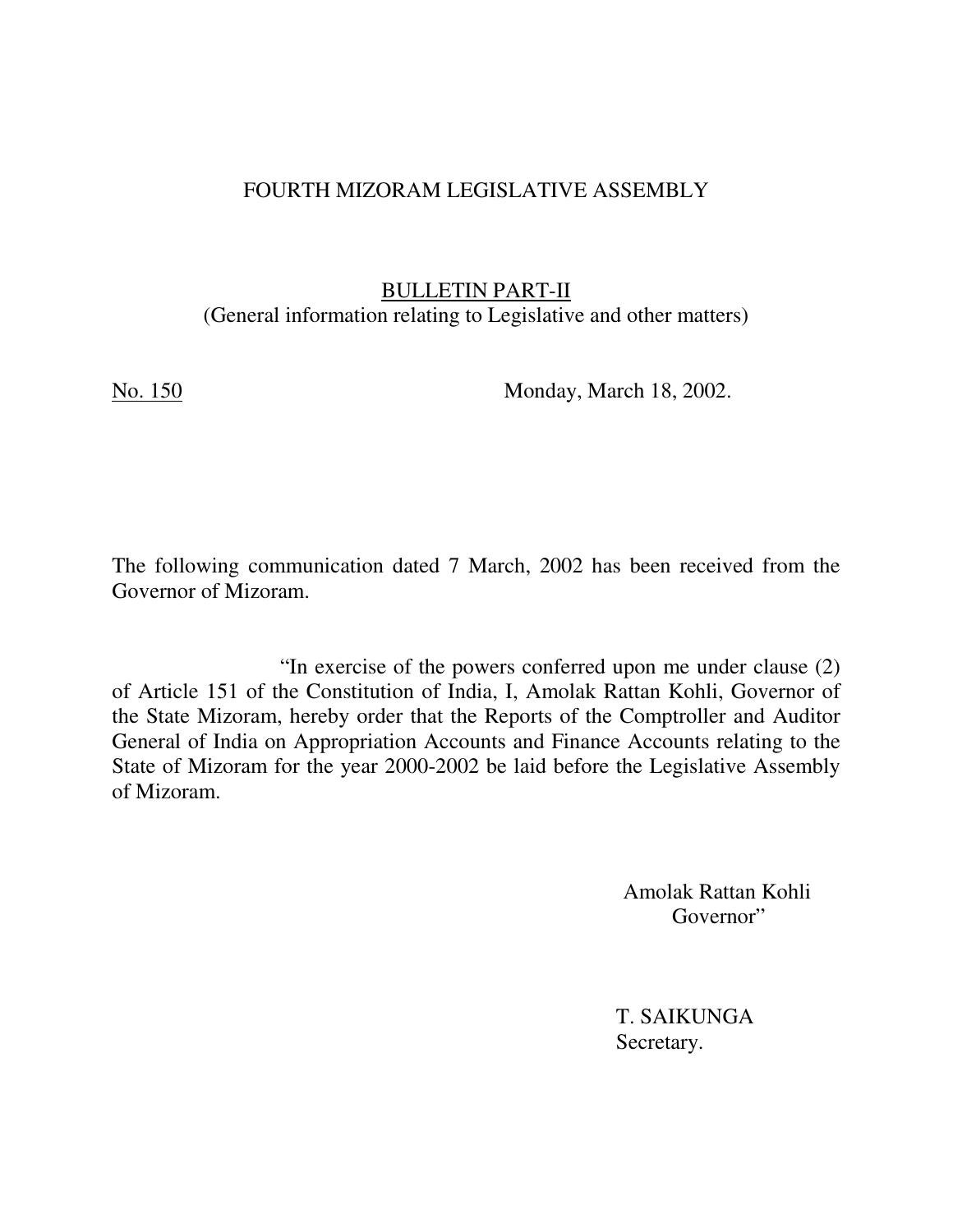# FOURTH MIZORAM LEGISLATIVE ASSEMBLY

# BULLETIN PART-II (General information relating to Legislative and other matters)

No. 151 Monday, March 18, 2002.

## **RELATIVE PRECEDENCE OF PRIVATE MEMBERS' RESOLUTION**

The following is the relative precedence of Private Members' Resolution balloted on March 18, 2002 at 1:00 P.M.

1. Dr. Lalzama's resolution-

 "Bawngkawn leh Durtlang Leitan inkar hi ke-a kalna tur (foot path)railing nei siam ni rawh se."

2. Pu N.P. Chakma'sresolution-

 "A Ten bedded Primary Health Centre PHC be established at Lawngpuighat- Village under CADC"

3. Pu P.B. Rosanga'sresolution-

 "Loneitu leh Kut hnathawk tute thlai thar Sawhthing hi Kg. khat Rs. 10/- (Rupees ten) only zelin an kawtkai ah lei tha kan ti."

4. Pu H. Rammawi's resolution-

"Mizoram Accountant General Office hawn ve dan ngaihtuah ni rawh se."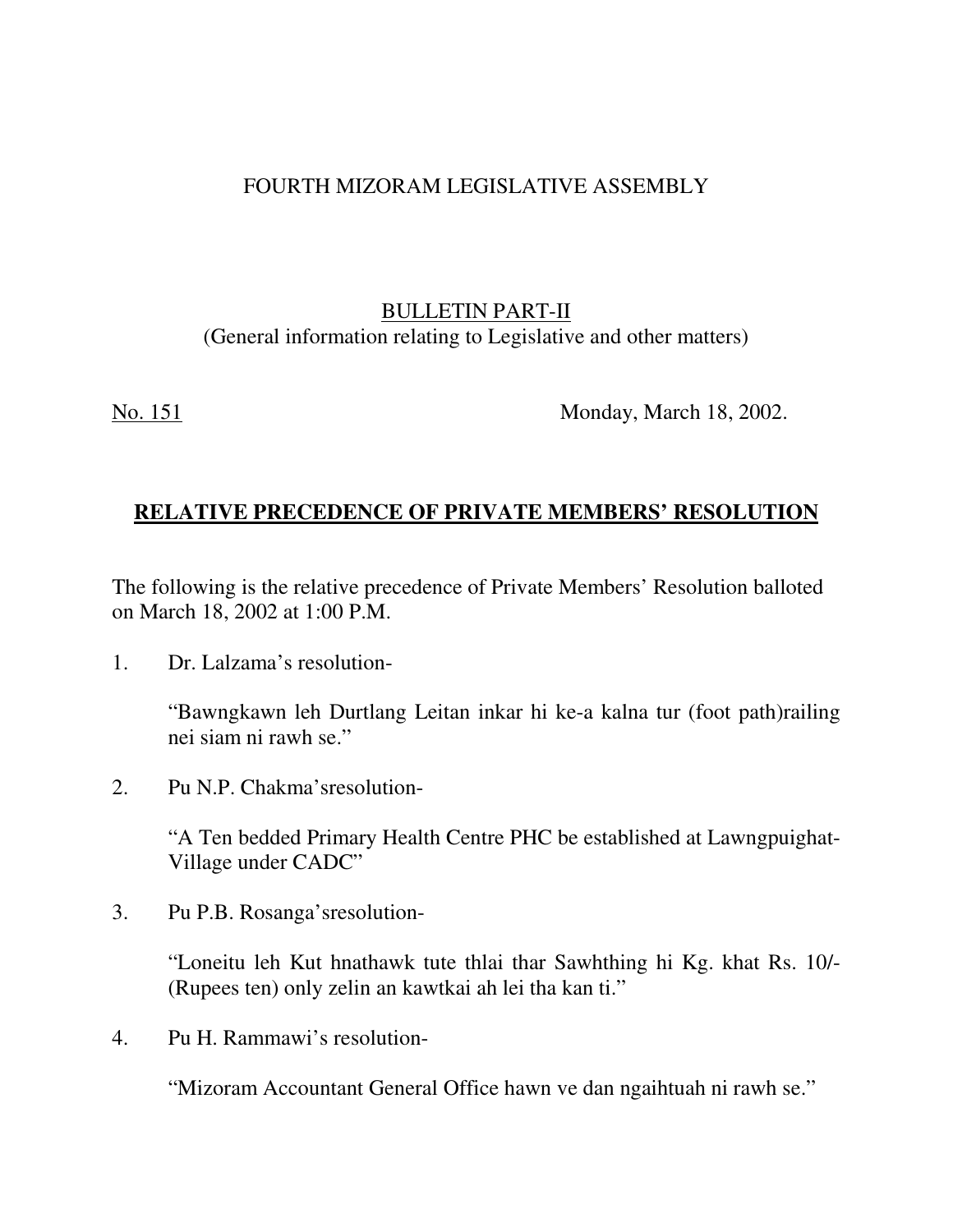5. Pu J. Lalthangliana's resolution-

"Kanghmun tlang dung mipuite harsatna sukiang turin heng khua- Bawngthah, Darlung, Sabual, Bawlte, Kanghmun, Lungphun, Hreichuk, Khawrihnim, West Lungdar, Reiek leh Ailawng te hi Aizawl District hnuaiah dah ni rawh se."

6. Col. Lalchungnunga Sailo's resolution-

 "Loneitu leh Kut hnathawk tute thlai thar Sawhthing hi Kg. khat Rs. 10/- (Rupees ten) only zelin an kawtkai ah lei tha kan ti."

7. Pu K.L. Lianchia's resolution-

 "Mizoram khaw hrang hrang leh khawpuia mirethei zawng zawng tan hian kum khatah inhlawhna tha tawk chhungkaw tin tan Mizoram Sorkarin siam rawh se."

8. Pu Zakhu Hlychho's resolution-

 "Mizoram Sorkarin-a kum tin Technical Training a kal tir thinah hian Autonomous District Council a cheng (Lai, Mara leh Chakma) te tan Mizoram Sorkar hian reservation min siam sak ve rawh se."

9. Pu Lalhmingthanga's resolution-

 "Mizoram khaw hrang hrang leh khawpuia mirethei zawng zawng tan hian kum khatah inhlawhna tha tawk chhungkaw tin tan Mizoram Sorkarin siam rawh se."

10. Pu H. Laltanpuia's resolution-

 "Aizawl khawpui Motor tawt ta lutuk a lo zia awm zawk theihnan Aizawl khawpui hual hian 'Ring Road' siam ni rawh se."

11. Pu C. Sangzuala's resolution-